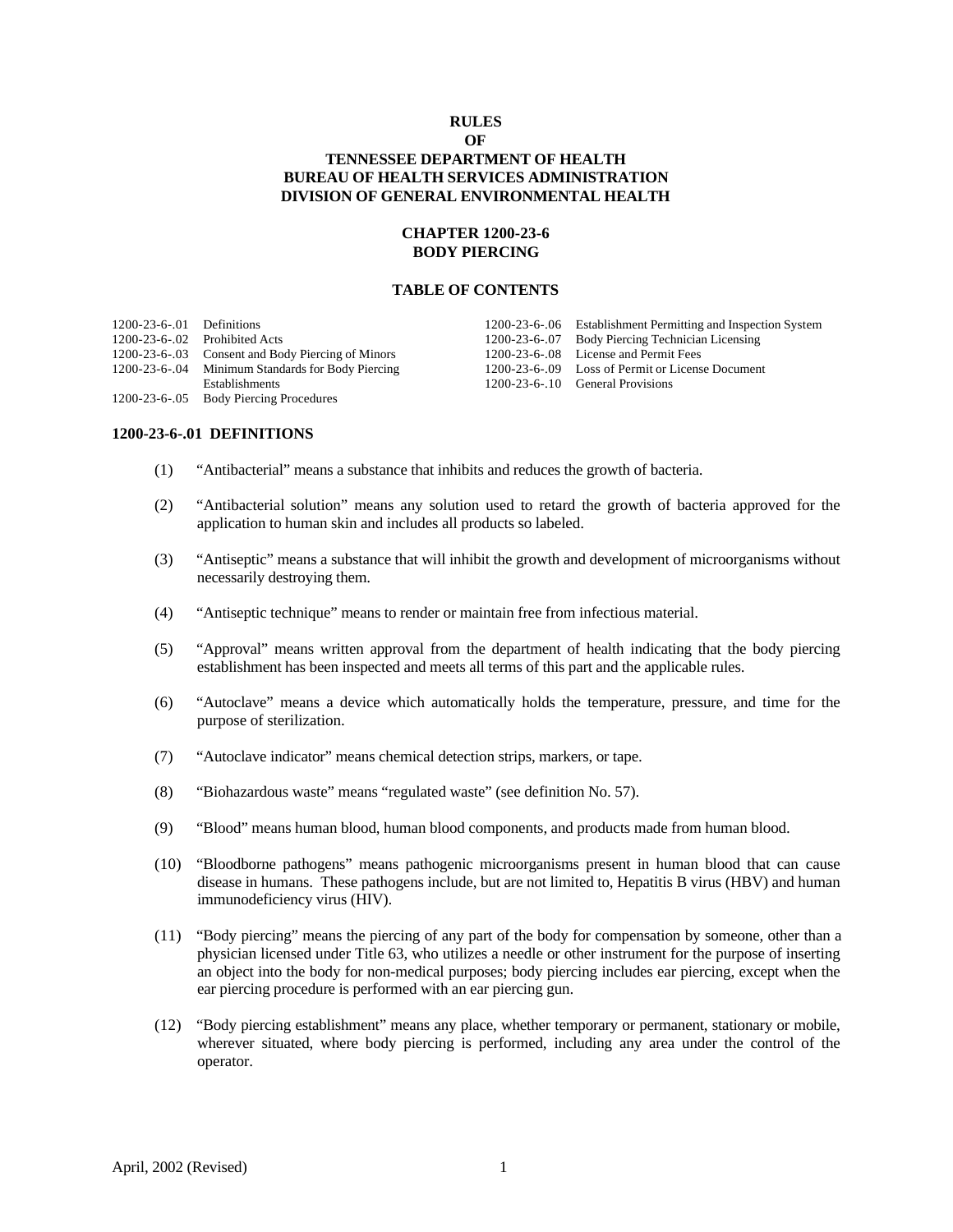- (13) "Body piercing operator" or " operator" means a person who controls, operates, conducts, or manages a body piercing establishment, whether the operator is actually engaging in body piercing or not.
- (14) "Body piercing establishment permit" or "permit" means the issuance of a written permit by the department to a body piercing establishment stating that such establishment, after inspection, was found to be in compliance with this part.
- (15) "Body piercing service" or "body piercing procedure" means the service performed or the procedure utilized for body piercing.
- (16) "Body piercing technician" or " technician" means a person at least eighteen (18) years of age who engages in the practice/service of body piercing, regardless of the type of body ornament utilized or body area to be pierced.
- (17) "Body piercing technician license" means the issuance of a state license authorizing the person named therein to engage in the practice/service of body piercing after fulfilling the requirements of this part.
- (18) "Business" means any entity that provides body piercing services or procedures for compensation.
- (19) "Chemical detection strips, markers or tape" means the use of detection devices placed on items for sterilization to facilitate in determining that the item has been subjected to steam sterilization process.
- (20) "Commissioner" means the Commissioner of the department of health or the Commissioner's duly authorized representative.
- (21) "Contaminated" means the presence or the reasonably anticipated presence of blood or other potentially infectious materials on an item or surface.
- (22) "Contaminated laundry" means laundry which has been soiled with blood or other potentially infectious materials or which may contain sharps.
- (23) "Contaminated sharps" means any contaminated object that can penetrate the skin including, but not limited to, needles, scalpels, or broken glass.
- (24) "Critical item(s)" means those aspects of operation or conditions which, if in violation, constitute the greatest hazards to health and safety, including imminent health hazards.
- (25) "Decontamination" means the use of physical or chemical means to remove, inactivate, or destroy bloodborne pathogens on a surface or item to the point where they are no longer capable of transmitting infectious particles and the surface or item is rendered safe for handling, use, or disposal.
- (26) "Department" means the department of health.
- (27) "Disinfectant" means a solution intended to destroy or inactivate specific viruses, bacteria, or fungi on clean, inanimate surfaces [e.g., 1:10 bleach solution] or commercially labeled disinfectant.
- (28) "Disinfecting" means a process that kills or destroys nearly all disease-producing micro-organisms, with the exception of bacterial spores.
- (29) "Easily cleanable" means that surfaces are readily accessible and made of such materials and finish and so fabricated that residue may be effectively removed by normal cleaning methods.
- (30) "Engineering controls" mean controls (e.g., sharps disposal containers) that isolate or remove the bloodborne pathogens hazard from the workplace.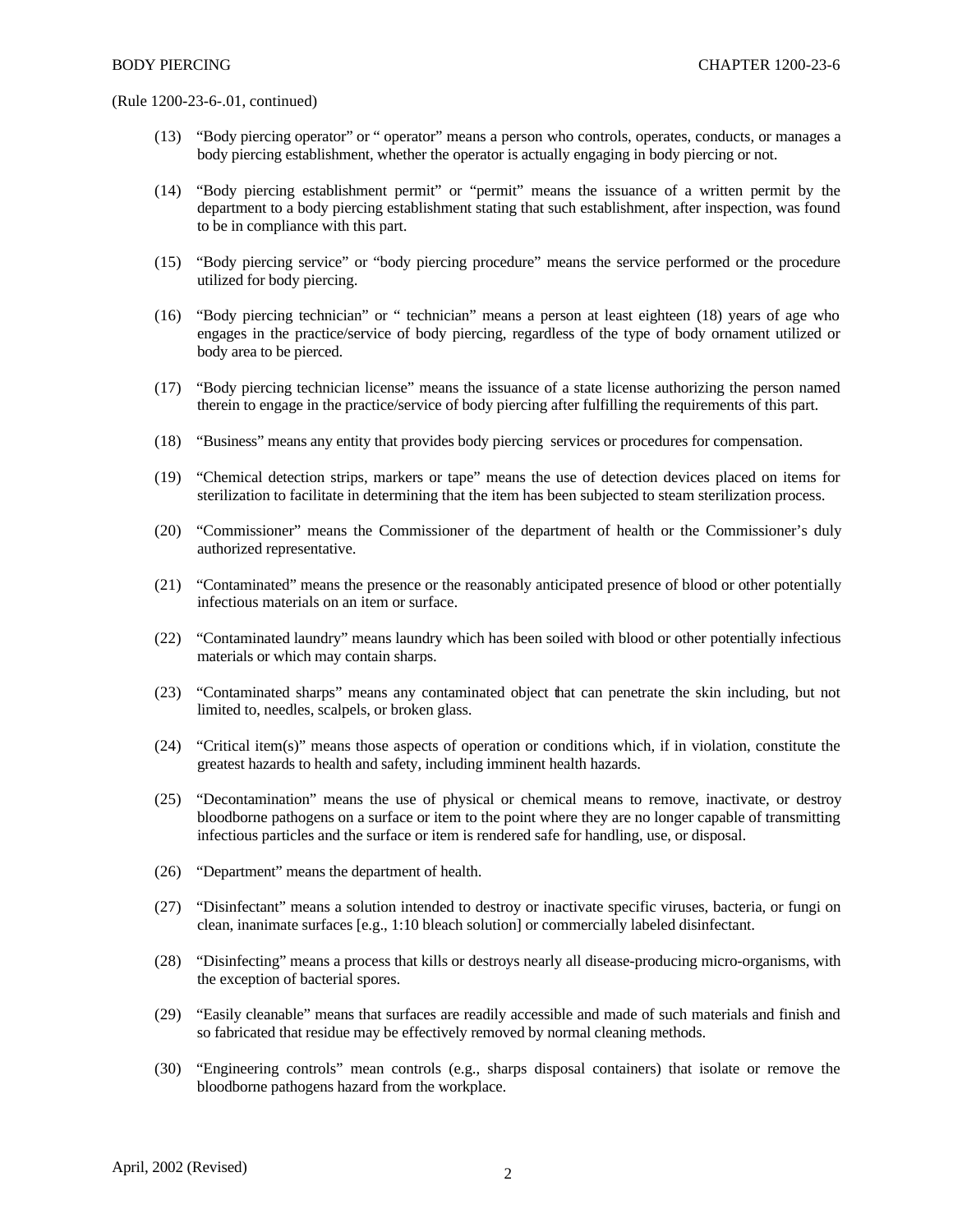- (31) "Exposure incident" means a specific eye, mouth, other mucous membrane, non-intact skin, or parenteral contact with blood or other potentially infectious materials that results from the performance of an employee's duties.
- (32) "Extensively remodeled" means alteration to affect the increase or decrease of floor space or the alteration of walls in a work area.
- (33) "For compensation" shall include an instance in which the body piercing procedure is performed without charge, when the customer buys the body piercing ornament/jewelry or is required to provide other compensation, as well as normal payment for the procedure.
- (34) "Germicide" means an agent that kills pathogenic microorganisms.
- (35) "Germicidal solution" means any solution which destroys microorganisms and is so labeled.
- (36) "Handwashing facilities" means a facility providing an adequate supply of running potable water, soap dispenser, soap, and single use towels or automatic dryer.
- (37) "Imminent health hazard" means any condition, deficiency, or practice, as identified by the health officer, which, if not corrected, is very likely to result in illness, injury, or loss of life to any person.
- (38) "Infectious waste" means "regulated waste" (see definition No. 58).
- (39) "Law" means any applicable provision of the State of Tennessee statutes and rules of any department or agency.
- (40) "License" means the issuance of a license to perform body piercing to any individual. "License" further means to allow or authorize any person who has satisfactorily completed all requirements set forth by law and these rules to engage in the practice or business of body piercing.
- (41) "Minor" means an individual under the age of eighteen (18).
- (42) "Microbiological monitoring for quality control" means the use of a standard spore, Bacillus stearothermophilus, to challenge the sterilization process.
- (43) "Occupational exposure" is synonymous with "exposure incident" (see definition No. 31).
- (44) "Operator/Owner" means any person, firm, company, corporation or association that owns, controls, operates, conducts, or manages a body piercing establishment.
- (45) "Other potentially infectious material" means the following human body fluids: semen, vaginal secretions, saliva, and any body fluid visibly contaminated with blood.
- (46) "Parenteral" means piercing mucous membranes or the skin barrier through such events as needle sticks, human bites, cuts, and abrasions.
- (47) "Patron" means a person requesting and receiving body piercing services.
- (48) "Percutaneous" means infectious materials may enter the body through compromised skin surfaces (e.g., needle sticks, acne, cuts, lesions).
- (49) "Permit" means body piercing establishment permit (see definition 14).
- (50) "Person" means operator and/or any individual, partnership, firm, corporation, or agency.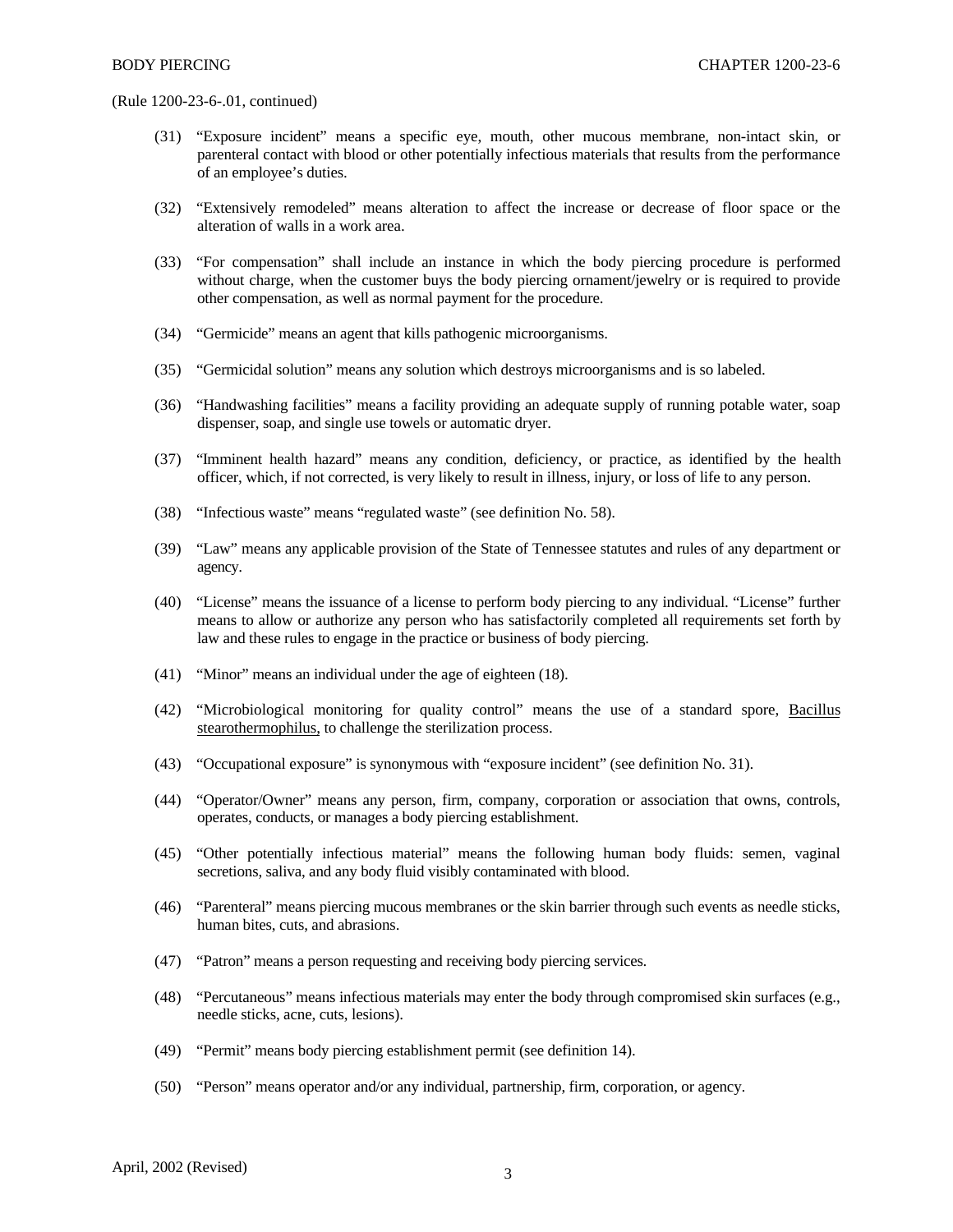- (51) "Personnel" means the permit holder, any person who body pierces, individuals having supervisory or management duties, or any other person employed or working in a body piercing establishment. This individual may or may not be a body piercing technician.
- (52) "Person in charge" means the individual present in a body piercing establishment who is the apparent supervisor at the time of inspection, or, if no individual is the apparent supervisor, then any employee present.
- (53) "Personal protective equipment" means specialized clothing or equipment, such as gloves or lapcloth, worn by an employee for protection against a hazard. General work clothes not intended to function as protection against a hazard are not considered to be personal protective equipment.
- (54) "Pierce" or "piercing" means body piercing (see definition No. 11).
- (55) "Premises" means the physical location of an establishment which offers and performs body piercing services.
- (56) "Potable water" means water that is safe for drinking.
- (57) "Proof of age" means a driver's license or other generally accepted means of identification that describes the individual as eighteen (18) years of age or older, contains a photograph or other likeness of the individual, and appears on its face to be valid.
- (58) "Regulated waste" means liquid or semi-liquid blood or other potentially infectious materials, contaminated items that would release blood, or other potentially infectious materials in a liquid or semi-liquid state, if compressed, and contaminated sharps.
- (59) "Safe materials" means articles manufactured and used in accordance with law.
- (60) "Sanitary" means clean and free of agents of infection.
- (61) "Sanitization" means an effective germicidal treatment by a process that provides enough accumulative heat or concentration of chemicals for enough time to reduce the microorganism level, including pathogens, to a safe level on utensils and equipment.
- (62) "Sewage" means human excreta, all water carried waste, and household wastes from residences, buildings, or commercial and industrial establishments.
- (63) "Single use" means a disposable item that is used one (1) time on one (1) patron and then is properly disposed of by appropriate measures.
- (64) "Solid waste" means refuse, garbage, trash, rubbish, and any other item(s) which could cause an unsanitary condition or undesirable health and safety conditions.
- (65) "Sterilization" means holding in an autoclave for fifteen (15) minutes at fifteen (15) pounds of pressure and at a temperature of two hundred and fifty (250) degrees Fahrenheit or one hundred and twenty-one (121) degrees Celsius.
- (66) "Sterilize" means a process by which all forms of microbial life, including bacteria, viruses, spores, and fungi are destroyed.
- (67) "Universal precautions" means that all blood and body fluids are treated so as to contain all blood borne pathogens and taking proper precautions to prevent the spread of any blood borne pathogens.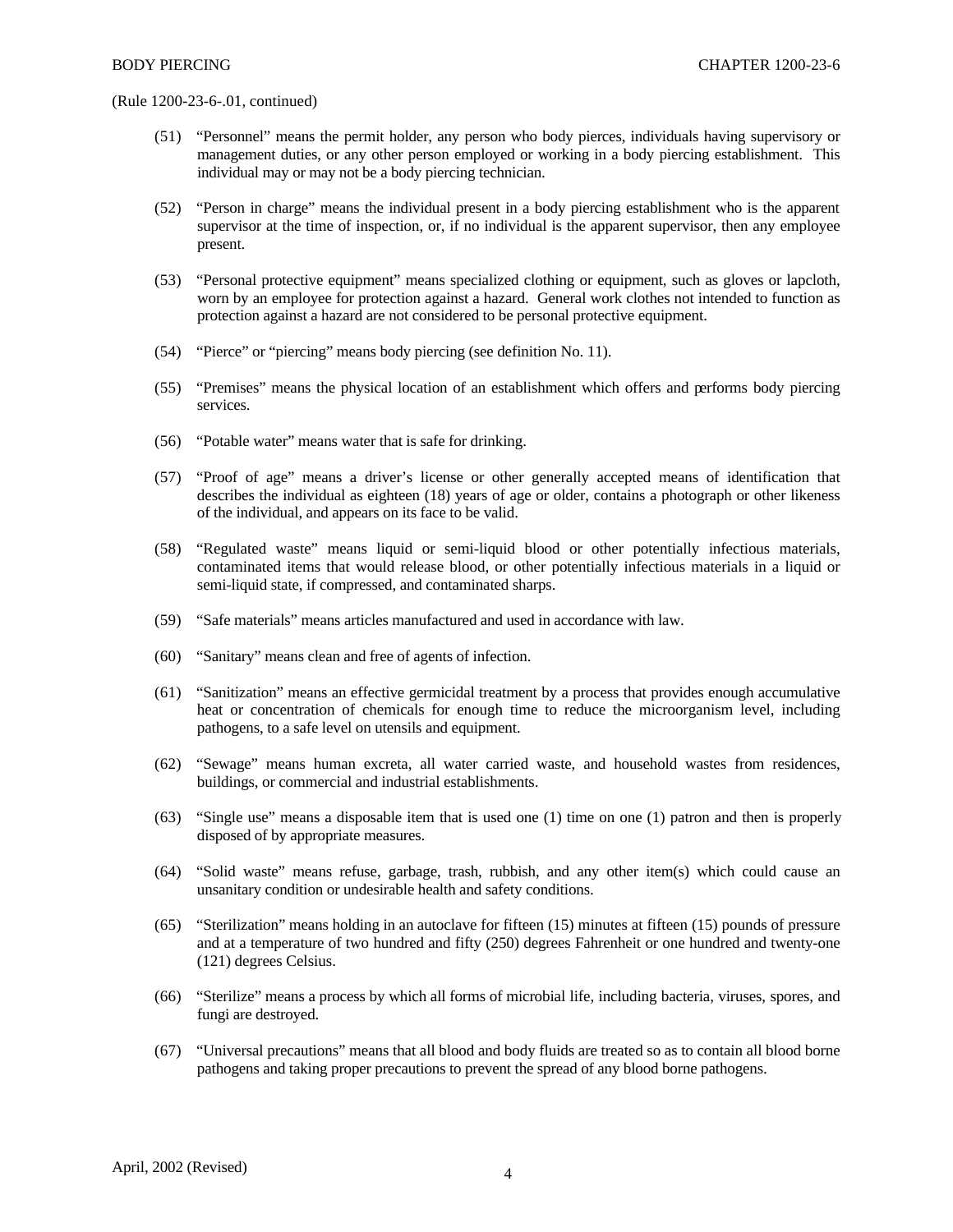- (68) "Utensil" means any implement, tool, or other similar device used in the storage, preparation, operation, or body piercing process.
- (69) "Waste" means solid waste, sewage, blood and body fluids or other waste resulting from the operation of a body piercing establishment.
- (70) "Work area" means an area where the act of body piercing takes place.
- (71) "Work practice controls" means controls that reduce the likelihood of exposure by altering the manner in which a task is performed.
- (72) "Work station" means a work area (see definition No. 70).

*Authority: T.C.A. §§4-5-202, 62-38-301 et seq., and 68-2-609. Administrative History: Original rule filed January 28, 2002; effective April 13, 2002.*

## **1200-23-6-.02 PROHIBITED ACTS**

- (1) No person under the age of eighteen (18) years shall perform a body piercing procedure on another person.
- (2) No person shall perform a body piercing procedure on another person who is under the influence of drugs or alcohol.
- (3) No person shall perform a body piercing procedure on an individual who is under eighteen (18) years of age, unless the parent, legal guardian, or legal custodian is present and written consent has been given by the individual's parent, legal guardian, or legal custodian in accordance with 1200-23-6-.03. However, the provisions of this subsection shall not apply to an individual who has been emancipated by marriage or by a court order directly pertaining to body piercing.
- (4) No person shall pierce any site in which the skin surface exhibits any evidence of unhealthy conditions.
- (5) No person shall perform a body piercing procedure without a current body piercing technician license.

*Authority: T.C.A. §§4-5-202 and 62-38-101 et seq. Administrative History: Original rule filed January 28, 2002; effective April 13, 2002.*

#### **1200-23-6-.03 CONSENT AND BODY PIERCING OF MINORS**

- (1) No person shall perform a body piercing procedure on an individual who is under eighteen (18) years of age, unless written consent has been given by the individual's parent, legal guardian, or legal custodian in accordance with this section. However, the provisions of this section shall not apply to an individual who has been emancipated by marriage or by a court order directly pertaining to body piercing.
- (2) Emancipated individuals must present the marriage license or a copy of the court order and another form of identification at the time of the body piercing procedure.
- (3) A parent, legal guardian, or legal custodian of an individual under age eighteen (18) who desires to give consent to a business for performance of a body piercing procedure on the individual under the age of eighteen (18) shall do all of the following:
	- (a) appear in person at the business at the time the procedure is performed;
	- (b) produce proof of age of the attesting individual; and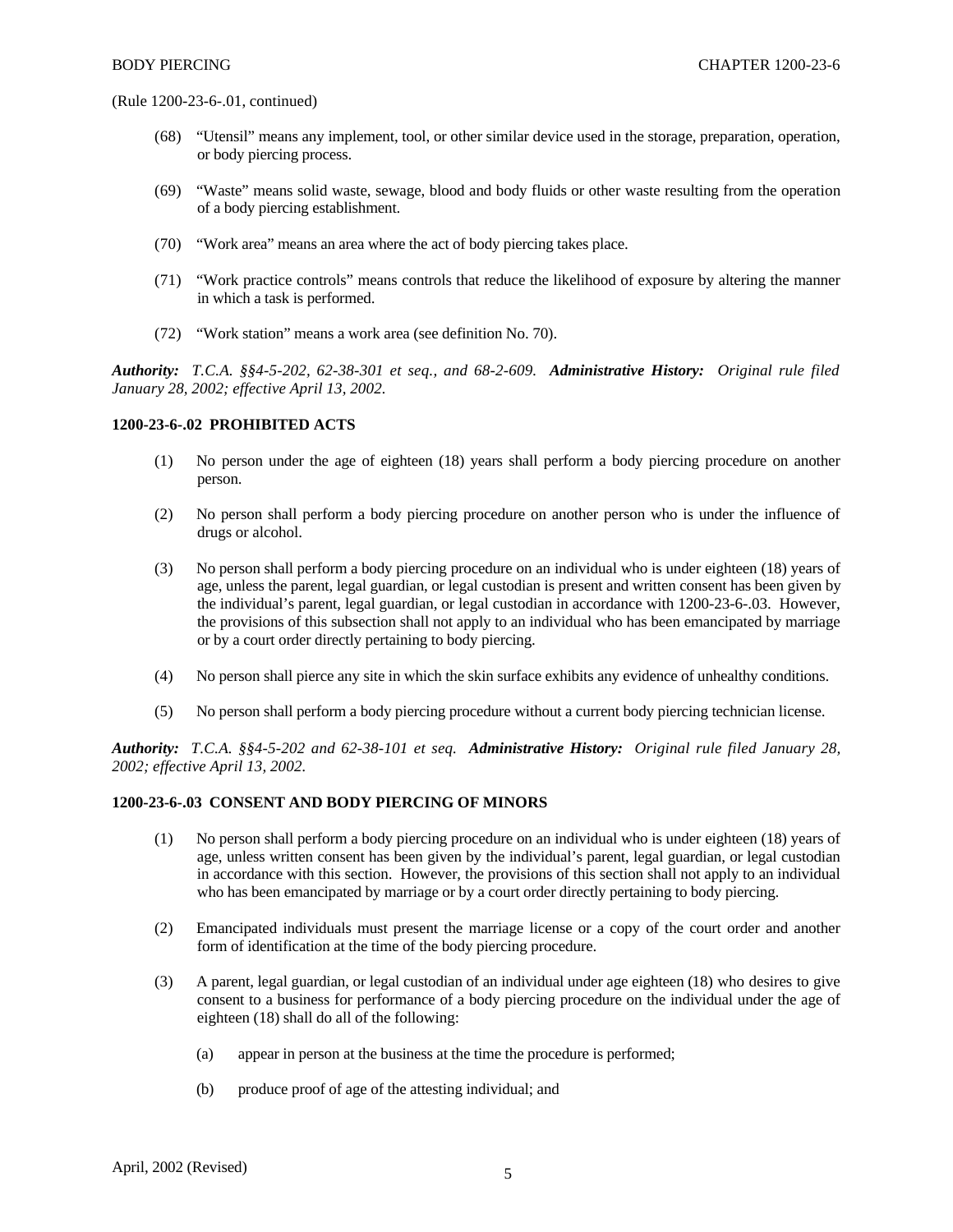- (c) sign a form provided by the business that:
	- 1. states the minor's gender and age in years. (For minors less than one (1) year old, the age in months up to and including twelve (12) months of age shall be stated);
	- 2. explains the manner in which the procedure will be performed and the methods for proper care of the affected body area following performance of the procedure; and
	- 3. requires signing of a statement with the exact wording as follows:

"I, the undersigned, certify that I am the parent, legal guardian, or legal custodian of the named minor and further give consent to the body piercing procedure(s) as explained. I acknowledge that I am fully aware that to falsify my legal standing as to being the minor's parent, legal guardian or legal custodian constitutes a Class C misdemeanor. A Class C misdemeanor means imprisonment for not greater than thirty (30) days or a fine not to exceed fifty dollars (\$50.00) or both. (T.C.A. 40-35-111)."

- (4) Records of body piercing procedures performed on minors shall be maintained by the operator for two (2) years. A copy of all paperwork on an individual under age eighteen (18) shall be forwarded to the department within thirty (30) business days following performance of the body piercing procedure, and the department shall retain such paperwork for two (2) years. This paperwork shall include, but not be limited to:
	- (a) the signed document that explains the manner in which the procedure was performed and the methods for proper care;
	- (b) a copy of the proof of age of the attesting individual; and
	- (c) the signed statement that the individual is the minor's parent, legal guardian, or legal custodian, that provides permission to perform a body piercing procedure on a minor and that stipulates that the attesting individual understands the consequences for falsifying their legal standing as to being the parent, legal guardian, or legal custodian.
- (5) Unless consent has been given in accordance with 1200-23-6-.03(3), no individual who is under age eighteen (18) shall obtain or attempt to obtain a body piercing procedure.
- (6) No individual shall knowingly show or give false information concerning the individual's name, age, or emancipation.
- (7) No individual shall knowingly show or give any false information as to the name, age, or other identification of an individual who is under age eighteen (18) for the purpose of obtaining a body piercing procedure for the individual who is under age eighteen (18).
- (8) No individual shall impersonate the parent, legal guardian, or legal custodian of an individual who is under age eighteen (18) for the purpose of obtaining a body piercing procedure for the individual who is under age eighteen (18).
- (9) The operator shall require proof of age for any patron under the age of twenty-seven (27), and the operator shall retain a copy of the patron's proof of age in the files of the business for a period of two (2) years from the time of the body piercing procedure.
- (10) It shall constitute a Class C misdemeanor for a violation of 1200-23-6-.03(8) by an individual over the age of seventeen (17) who impersonates a parent, legal guardian, or legal custodian.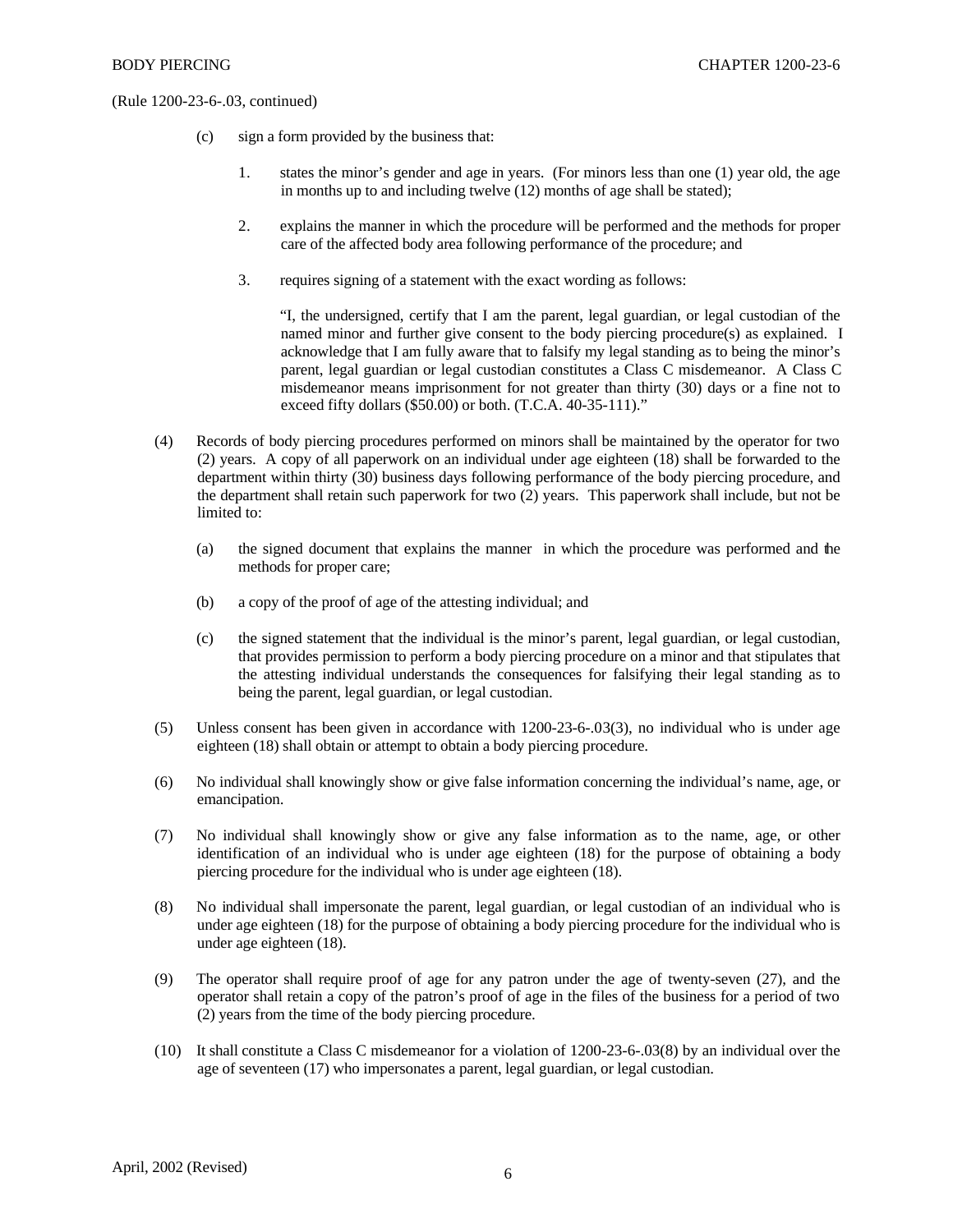*Authority: T.C.A. §§4-5-202 and 62-38-101 et seq. Administrative History: Original rule filed January 28, 2002; effective April 13, 2002.*

## **1200-23-6-.04 MINIMUM STANDARDS FOR BODY PIERCING ESTABLISHMENTS**

- (1) Submission of Plans. Whenever a body piercing establishment is constructed or extensively remodeled and whenever an existing structure is converted to use as a body piercing establishment, at least one set of properly prepared plans and specifications for such construction, remodeling, or conversion shall be submitted to the Commissioner for review and approval at least thirty (30) days before construction, remodeling, or conversion is begun. The plans and specifications shall indicate:
	- (a) the total area in square feet to be used for the business;
	- (b) all entrances and exits;
	- (c) the number, location and types of plumbing fixtures;
	- (d) source of water supply;
	- (e) the lighting plan;
	- (f) the floor plan identifying the general layout of work areas, to include fixtures and equipment; and
	- (g) a list of proposed fixed body piercing equipment and facilities;
- (2) The Commissioner shall approve the plans and specifications, if they meet the requirements of these Rules.
- (3) No body piercing establishment shall be constructed, extensively remodeled, or converted except in accordance with plans and specifications approved by the Commissioner.
- (4) Pre-Operational Inspection. After plans and specifications have been approved by the Commissioner, the body piercing establishment shall not start operations until the Commissioner has made a preoperational inspection and has determined compliance with the approved plans and specifications and with the requirements of these Rules.
- (5) Each business where body piercing procedures are performed shall provide a work area separate from observers or visitors.
- (6) A work area shall have a sink equipped with hot and cold running water for handwashing and cleaning instruments, apart from a bathroom sink, which is conveniently available.
- (7) The use of common towels is prohibited. Handsinks shall be equipped with a soap dispenser and singleuse towels.
- (8) Each body piercing establishment shall be equipped with an autoclave or steam sterilizer, a sterilizing device capable of meeting sterilization as defined in 1200-23-6-.01(65). The autoclave shall be used to sterilize all nondisposable or reusable body piercing equipment.
- (9) Each location shall have the facilities to properly dispose of all waste material. All materials (e.g., needles) must be disposed of in accordance with the Code of Federal Regulations, Title 29, Part 1910, Occupational Safety and Health Act, Bloodborne Pathogens and/or accepted universal precaution guidelines.
- (10) Water Supply.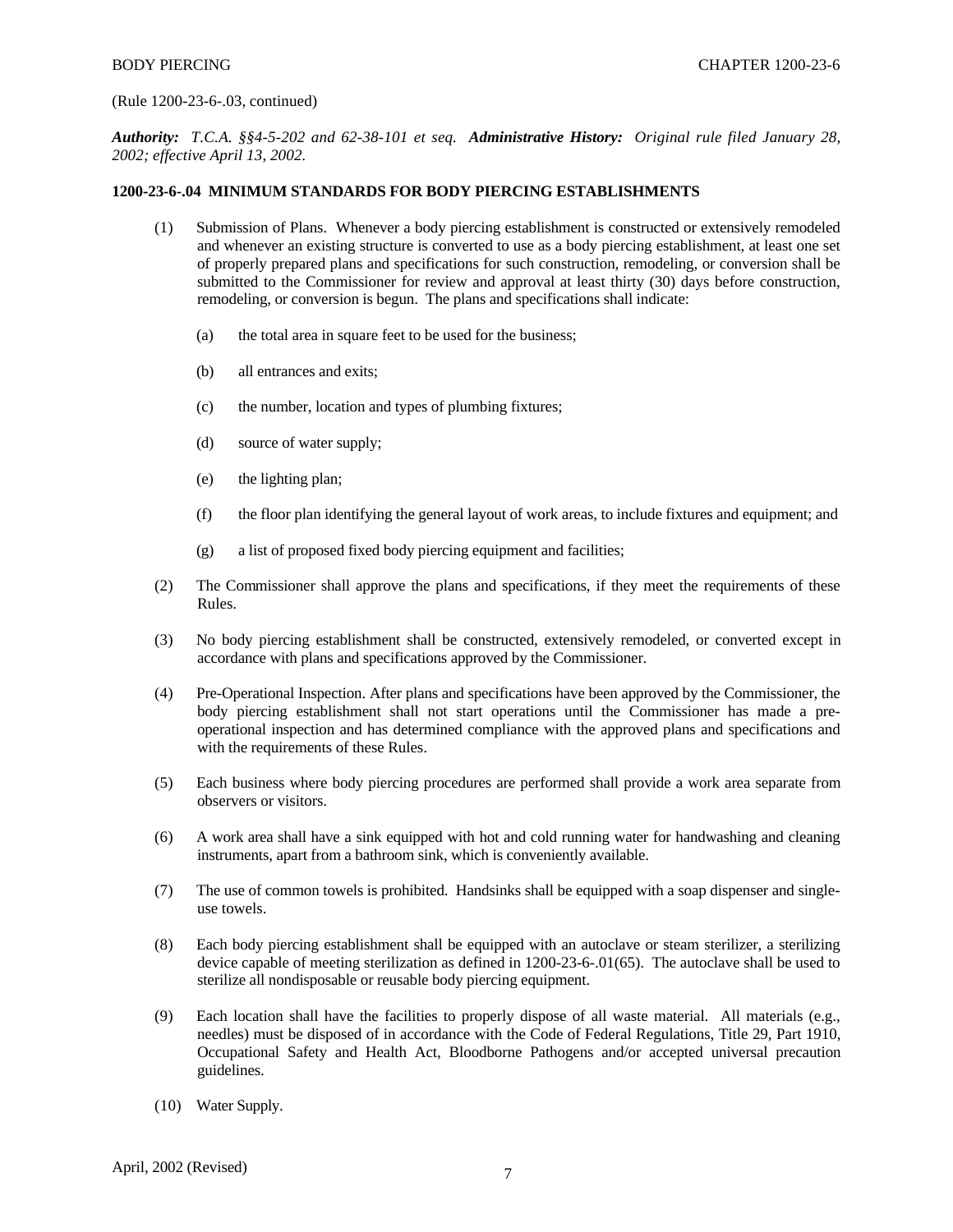- (a) Enough potable water for the needs of the body piercing establishment shall be provided from a source constructed and operated according to law.
- (b) Sewage. All sewage, including liquid waste, shall be disposed of by a public sewerage system or by a sewerage disposal system constructed and operated according to law.
- (c) Plumbing. Plumbing shall be sized, installed, and maintained according to law. There shall be no cross-connection between the potable water supply and any other water supply or other source of contamination.
- (11) Toilet Facilities.
	- (a) Toilet installation. Toilet facilities shall be designed, installed, and maintained according to law. There shall be sufficient toilet rooms and/or toilet fixtures to accommodate patrons, and employees, and operators.
	- (b) Toilet rooms. Toilet rooms opening directly into work or customer waiting areas shall be completely enclosed and shall have tight-fitting, solid doors, which shall be closed except during cleaning or maintenance.
	- (c) Toilet fixtures. Toilet fixtures shall be kept clean and in good repair. A supply of toilet tissue on tissue holders shall be provided at each toilet at all times. Easily cleanable receptacles shall be provided for waste materials. Toilet rooms shall have at least one covered waste receptacle.
- (12) Lavatory Facilities.
	- (a) Lavatory installation. Lavatory facilities shall be designed, installed, and maintained according to law. Facilities shall be of sufficient number and location to permit convenient use by patrons, and employees, and operators.
	- (b) Lavatory faucets. Each lavatory shall be provided with hot and cold water tempered by means of a mixing valve or combination faucet. Any self-closing, slow-closing, or metering faucet used shall be designed to provide a flow of water for at least fifteen (15) seconds without the need to reactivate the faucet.
	- (c) Lavatory supplies. A soap dispenser and a supply of antiseptic, hand-cleaning soap or detergent shall be available at each lavatory. A supply of single-use sanitary towels or a hand-drying device providing heated air shall be conveniently located near each lavatory. If disposable towels are used, easily cleanable waste receptacles shall be conveniently located near the handwashing facilities.
	- (d) Lavatory maintenance. Lavatories, soap dispensers, hand-drying devices, and all related fixtures shall be kept clean and in good repair.
- (13) Solid Waste
	- (a) Containers.
		- 1 Garbage and refuse shall be kept in durable, easily cleaned containers that do not leak and do not absorb liquids. Containers shall be kept in a clean and sound condition and all garbage and refuse disposed of according to law.
		- 2. Containers used in work areas shall be kept covered when not in use and after they are filled.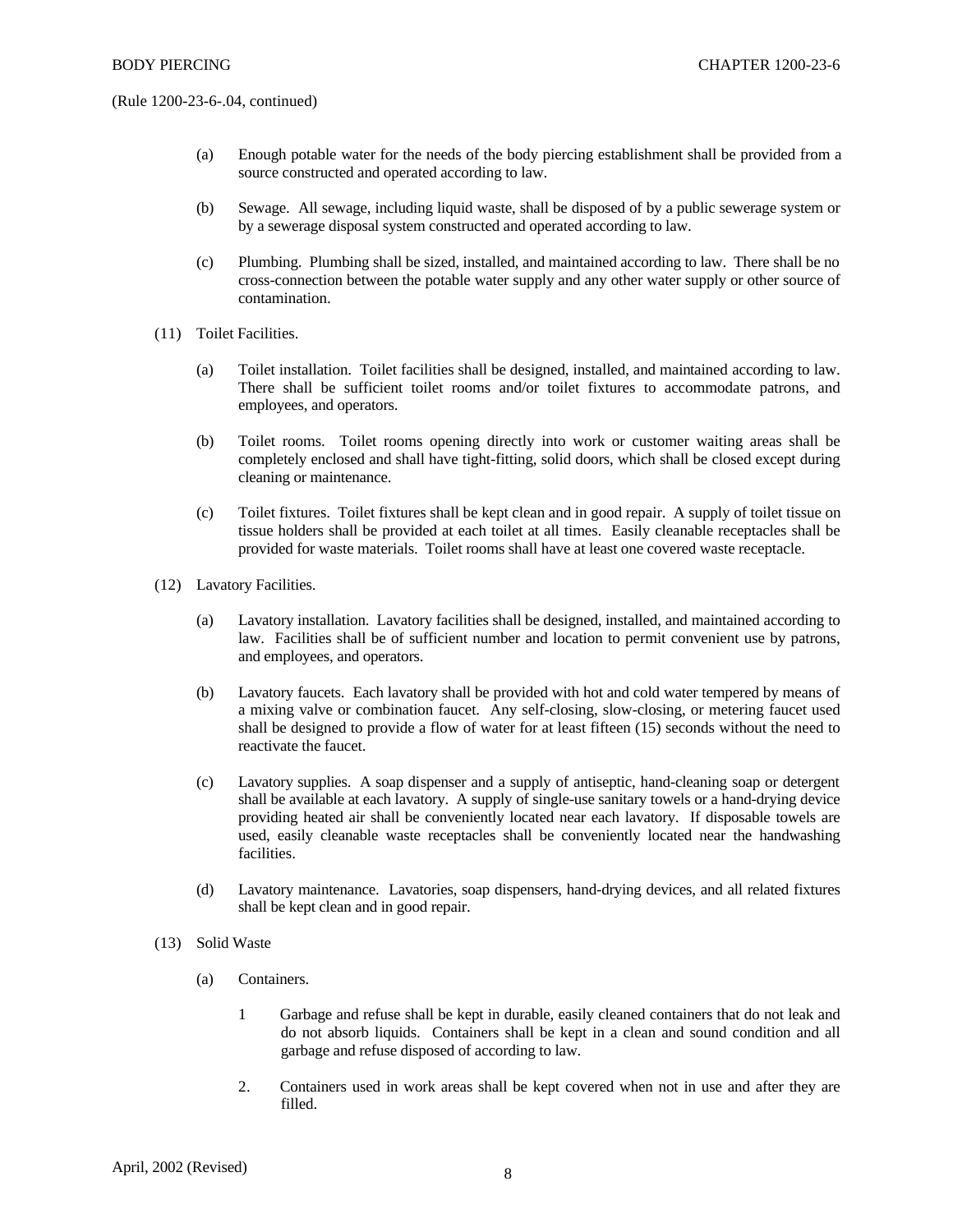- 3. There shall be a sufficient number of containers to hold all the garbage and refuse that accumulate.
- (b) Garbage and refuse shall be disposed of at such frequency as to prevent the development of odor and the attraction of insects, rodents, or vermin.
- (c) Disposal of potentially infectious waste such as blood, fluids, used inks, or other liquid waste may be deposited directly into a drain connected to a sanitary sewer system. Disposable needles, scalpels, or other sharp items shall be placed intact into puncture-resistant sharps containers with a biohazard label before disposal. Filled sharps containers shall be considered regulated waste and must be disposed of in accordance with Solid Waste Processing and Disposal Regulations  $(1200-1-7)$ .
- (d) Waste potentially contaminated with small amounts of blood or other infectious body fluids (e.g., gauze, wipes, disposable lap cloths), which do not meet the definition of regulated waste, shall be double-bagged in sealed, impervious bags to prevent leakage of the contained items. These bags shall be of sufficient strength to prevent breakage or leakage and shall not contain any sharps. The waste bags shall be containerized and disposed of in an approved sanitary landfill.
- (14) The premises shall be kept in such condition as to prevent the entrance, harborage, or feeding of insects, rodents, or vermin.
- (15) Floors
	- (a) Floor construction. Floors and floor coverings of all work areas, dressing rooms, locker rooms, toilet rooms and vestibules shall be constructed of smooth, nonabsorbent, durable material and maintained in good repair. Carpeting, if used as a floor covering, shall be of closely woven construction, properly installed, easily cleanable, and maintained in good repair. Carpeting is allowed in work areas, dressing rooms, and locker rooms. Carpeted flooring around the operating chair and work table in the work area must be covered by vinyl or rubber sheeting or mats so as to preclude any absorption of spillage that may occur during the body piercing operation.
	- (b) Mats. Mats shall be of nonabsorbent, grease resistant materials and of such size, design, and construction as to facilitate their being easily cleanable.
- (16) Walls and Ceilings
	- (a) Maintenance. Walls and ceilings, including doors, windows, skylights, and similar closures shall be constructed of smooth, nonabsorbent, durable material and be maintained in good repair.
	- (b) Attachments. Light fixtures, vent covers, wall-mounted fans, and similar equipment attached to walls and ceilings shall be easily cleanable and maintained in good repair.
- (17) Physical Facilities. Floors, mats, walls, ceilings, and attached equipment and decorative materials shall be kept clean.
- (18) Lighting
	- (a) Permanently fixed artificial light sources shall be installed to provide at least fifty (50) footcandles of light on all work area surfaces and at equipment washing work levels.
	- (b) Permanently fixed artificial light sources shall be installed to provide at a distance of thirty (30) inches from the floor at least ten (10) foot candles of light in all other areas.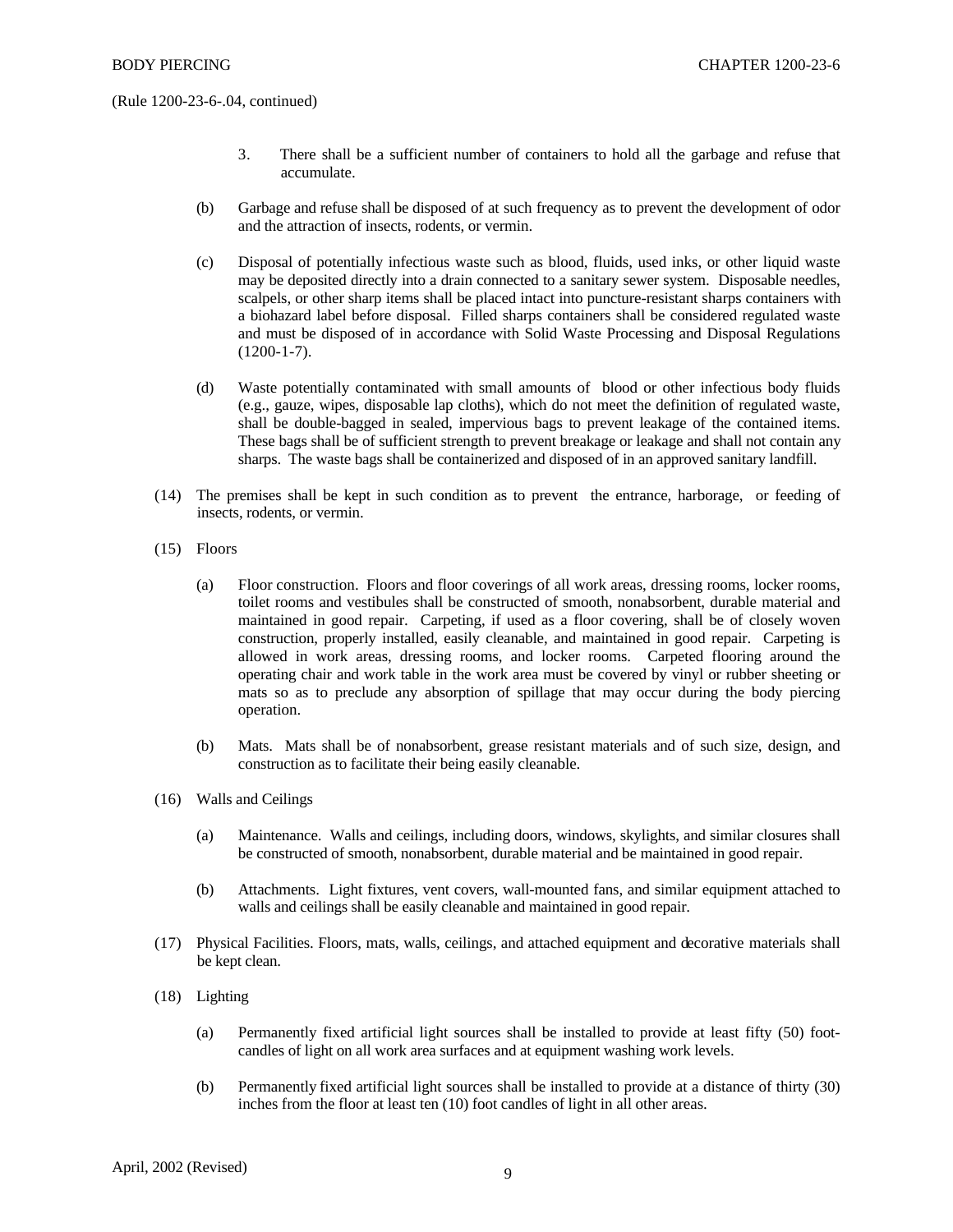- (19) Ventilation. All rooms shall have sufficient ventilation to keep them free of excessive heat, steam, condensation, vapors, obnoxious odors, smoke, and fumes.
- (20) Living areas. No operation of a body piercing establishment shall be conducted in any room used as living or sleeping quarters.
- (21) Poisonous or Toxic Materials
	- (a) Materials permitted. There shall be present in the body piercing establishment only those poisonous or toxic materials necessary for maintaining the establishment and cleaning or sanitizing equipment, as well as controlling insects and rodents.
	- (b) Labeling of materials. Containers of poisonous or toxic materials shall be prominently and distinctly labeled for easy identification of contents.
	- (c) Toxic items shall be separated from other forms of materials used in the process of body piercing.
- (22) Premises
	- (a) Body piercing establishments shall be kept neat, clean, and free of litter and rubbish.
	- (b) Only articles necessary for the operation and maintenance of the body piercing establishment shall be stored on or within the establishment.
- (23) Animals. Live animals of all species shall be excluded from within the body piercing work area and from adjacent areas within the facility under the control of the permit holder. However, this exclusion does not apply to fish in an aquarium. Service animals accompanying blind or deaf persons shall be permitted in the establishment.
- (24) Equipment and Utensils
	- (a) Materials
		- 1. Multi-use equipment and utensils shall be constructed and repaired with safe materials, including finishing materials; they shall be corrosion resistant and nonabsorbent; and they shall be smooth, easily cleanable, and durable under conditions of normal use. Singleservice articles shall be made from clean, sanitary, and safe materials.
		- 2. Re-use of single service articles is prohibited.
	- (b) Design and Fabrication
		- 1. General. All equipment and utensils, including plasticware, shall be designed and fabricated for durability under conditions of normal use and shall be resistant to denting, buckling, pitting, and chipping.
			- (i) Body piercing operational surfaces shall be easily cleanable, smooth, and free of breaks, open seams, cracks, chips, pits, and similar imperfections, as well as free of difficult-to-clean internal corners and crevices.
			- (ii) Sinks and drain boards shall be self-draining.
		- 2. Surfaces of equipment not intended as operational surfaces, but which are exposed to splash or debris or which otherwise require frequent cleaning, shall be designed and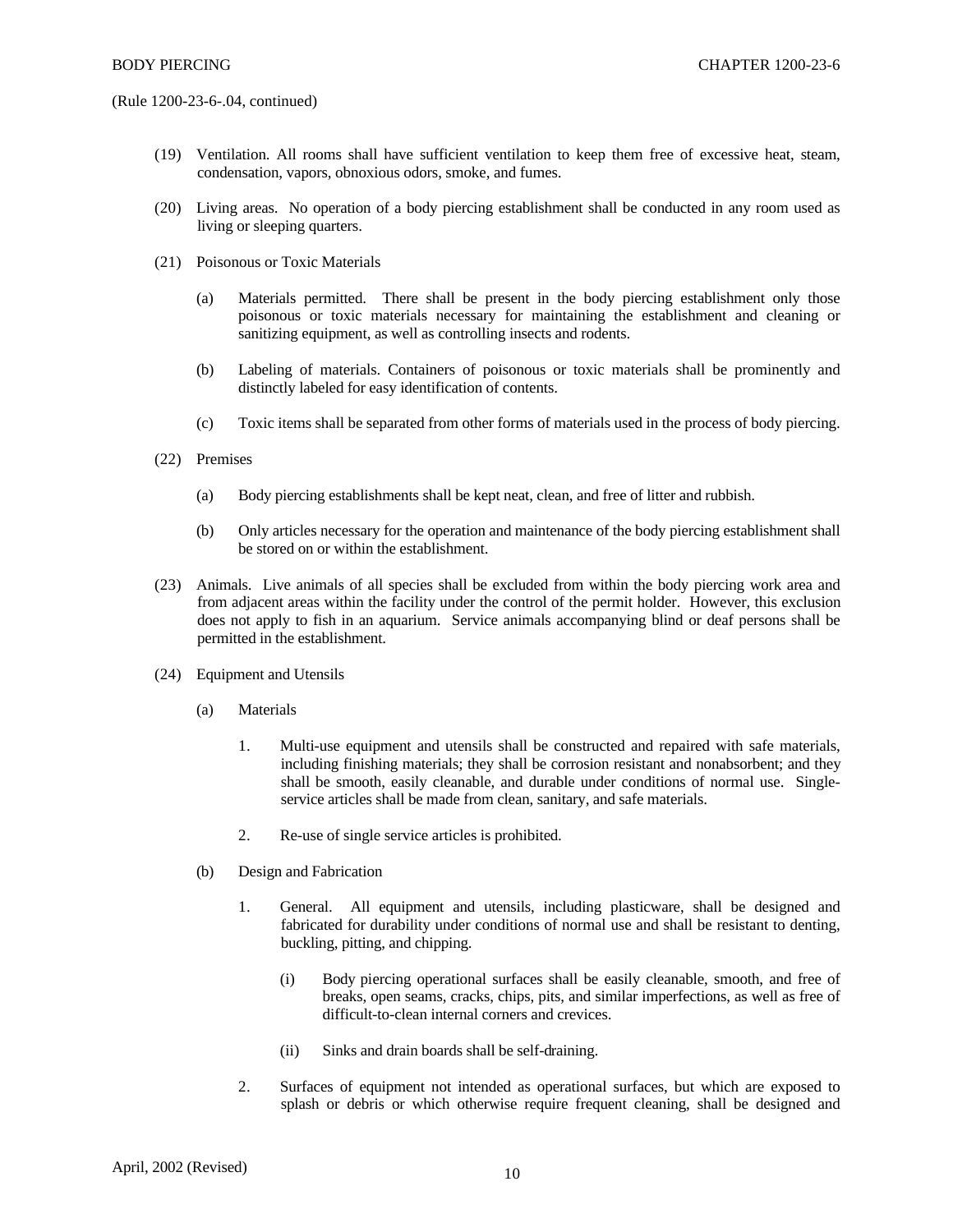fabricated to be smooth, washable, free of unnecessary ledges, projections, or crevices and readily accessible for cleaning. Such surfaces shall be constructed of such material and in such repair as to be easily maintained in a clean and sanitary condition.

- 3. Needles and other equipment used in body piercings shall be designed and manufactured for the sole purpose of piercing the skin.
- (25) Aisles and working spaces. Aisles and working spaces between units of equipment and walls shall be unobstructed and of sufficient width to permit employees to perform their duties readily without contamination of equipment or of operational surfaces by clothing or personal contact.
- (26) Work Area. The work room is to be continually equipped or stocked with the following materials:
	- (a) a minimum of six (6) sterilized piercing needles;
	- (b) a minimum of one extra package of disposable towels other than the package that is being used;
	- (c) a minimum of one extra box of disposable gloves other than the box being used; and
	- (d) an extra supply of bandages, ointment or gel, and antibacterial soap.

*Authority: T.C.A. §§4-5-202 and 62-38-101 et seq. Administrative History: Original rule filed January 28, 2002; effective April 13, 2002.*

### **1200-23-6-.05 BODY PIERCING PROCEDURES**

- (1) Universal precautions, as defined in these rules, shall be observed to prevent contact with blood or other potentially infectious materials. Body piercing technicians and operators shall be trained in universal precautions.
	- (a) Assume all human blood, plasma, serum, body fluids (semen, saliva, breast milk, vaginal secretions and any fluid contaminated with blood) and tissues to be contaminated with Human Immunodeficiency Virus (HIV) and/or Hepatitis viruses (e.g., HBV).
	- (b) The most susceptible route of occupational infection for HIV and HBV is by accidental needle sticks, contamination of the mucous membranes, or through broken, abraded, or irritated skin. Use appropriate caution and maximum protection to prevent such contact.
	- (c) Proper decontamination procedures, emergency biohazard spill management, and proper use of biosafety equipment shall be utilized.
	- (d) Use aseptic technique. Thorough hand washing is essential after patron contact, after handling blood and body fluids, after wearing gloves, and prior to exiting the work area.
	- (e) Needles shall be sterilized prior to use. Due to the hollow nature of body piercing needles, it is not permissible to reuse needles, non-disposable or otherwise, for body piercing.
	- (f) Dispose of needles and other sharps in puncture proof, autoclavable containers, or disposable biohazard containers.
	- (g) All regulated wastes shall be disposed of in labeled, manufacturer's color-coded waste containers.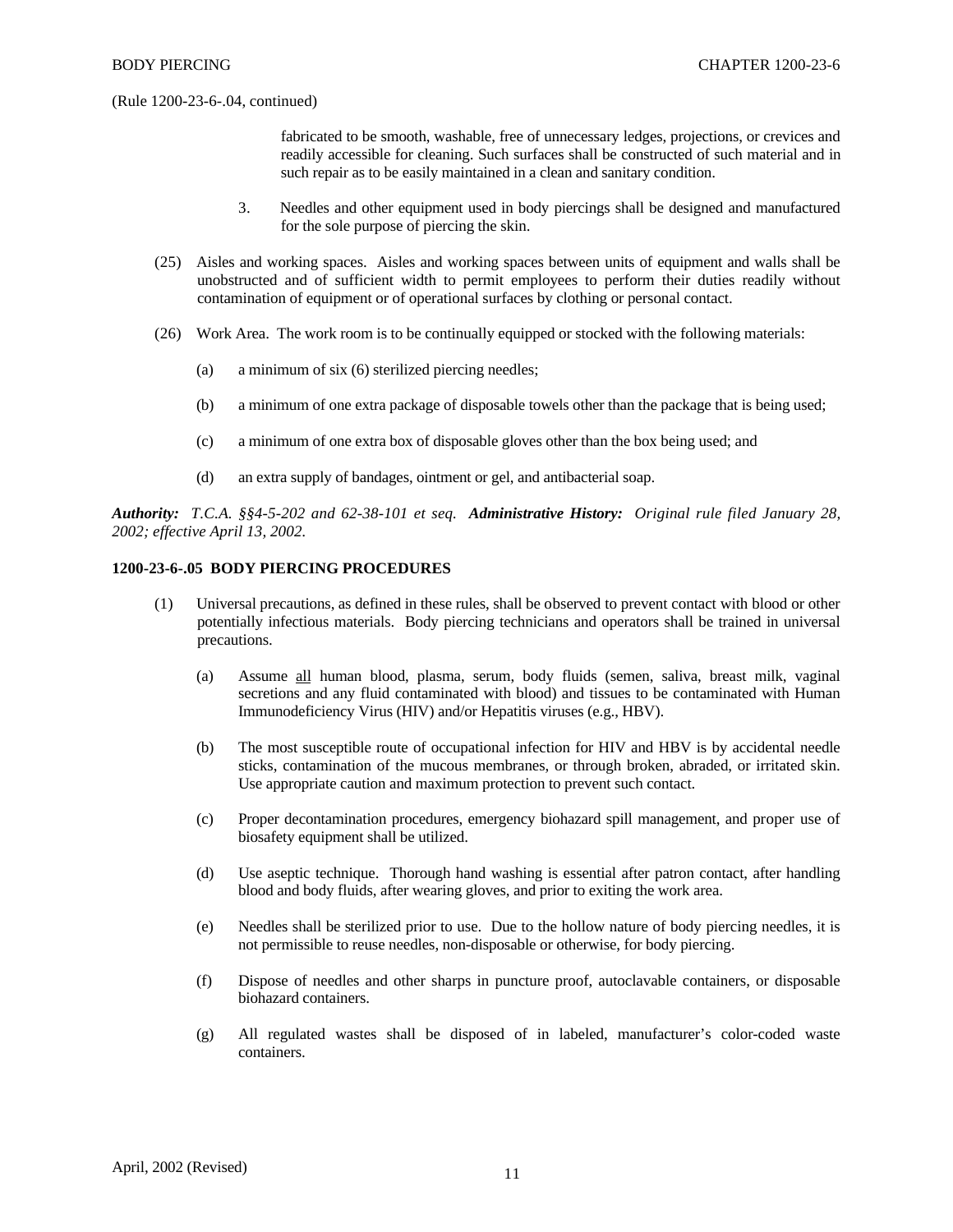- (h) A spill kit (bleach, leak proof container, paper towels, gloves, spray bottle) is to be used to clean up potentially infectious material spills. Small spills can be wiped up, after donning protective gloves, with paper towels and sprayed with freshly made ten percent (10%) bleach solution.
- (i) Clean all work areas and equipment used in handling human biohazardous materials with proven disinfectant (e.g., 10% dilution of bleach) when concluding work to protect personnel from accidental infection.
- (j) Eating, drinking, smoking, inserting contacts, and applying cosmetics or lip balm are not permitted in the work area. Food shall be stored in cabinets or refrigerators designated and used for this purpose only. Food storage cabinets or refrigerators shall be located outside the work area.
- (k) All procedures shall be performed carefully to minimize the creation of aerosols.
- (l) Report all work related accidents, incidents, and unexplained illness to the body piercing establishment supervisor, operator, and/or physician immediately.
- (m) Used gloves shall be removed after each operation and prior to contacting work surfaces, door knobs, wall switches, or telephones. Dispose of used gloves in a bagged, trash container.
- (n) The operator shall maintain written records of operational equipment utilized by the business, including manufacturers, model numbers, and dates of acquisition or purchase.
- (2) Body Piercing Establishment Personnel
	- (a) The body piercing establishment operator shall make available, at no cost to the personnel, Hepatitis B vaccination series, as well as any routine booster dose(s) to every person who may have occupational exposure to blood or other potentially infectious material. For new personnel the vaccine shall be made available within ten (10) working days of initial work assignment.
	- (b) Personnel who decline to accept the Hepatitis B vaccination series must sign a form indicating their refusal.
	- (c) The outer clothing of all personnel shall be clean.
	- (d) Body piercing technicians/operators shall wash their hands with antiseptic soap before and after treating each patron (i.e., before glove placement and after glove removal) and after barehanded touching of inanimate objects likely to be contaminated by blood, saliva, or respiratory secretions. Hands shall be washed after removal of gloves, smoking, eating, drinking, or using the toilet.
	- (e) Body piercing technicians/operators who have exudative lesions or weeping dermatitis, particularly on the hands, shall refrain from all direct patron contact and from handling equipment until the condition resolves.
	- (f) Personnel shall consume food only in approved, designated areas. There shall be no eating or drinking in the work area of the establishment.
	- (g) Personnel shall not use tobacco in any form while engaged in the operation or process of body piercing a patron, nor while in areas used for equipment or utensil washing. Personnel shall use tobacco only in approved, designated areas.
	- (h) Personnel shall maintain a high degree of personal cleanliness and shall conform to good hygienic practices during all working periods in body piercing establishments.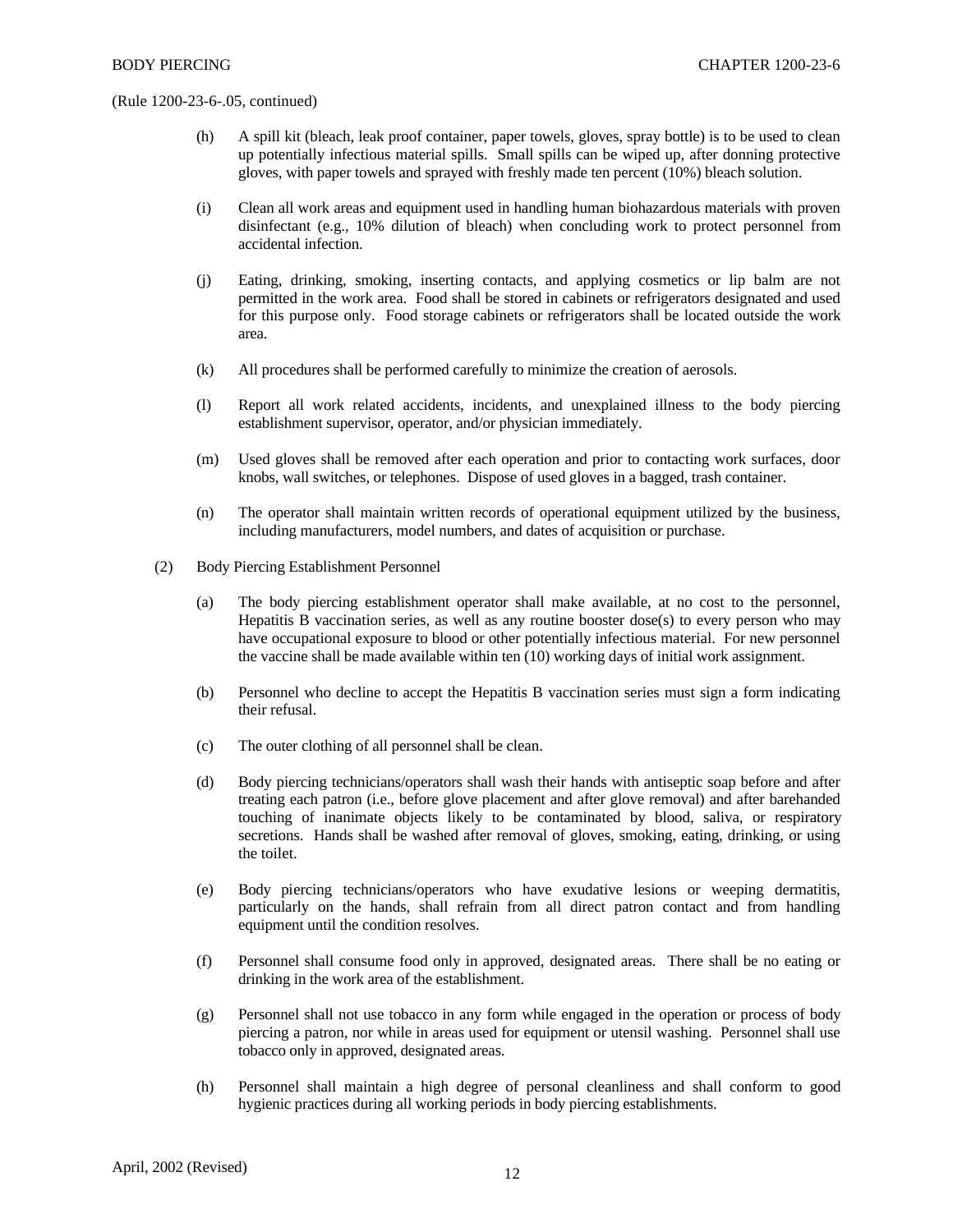- (3) Implementation of infection-control practices
	- (a) Disposable latex or vinyl examination gloves shall be worn by a technician at all times while performing a body piercing. Gloves shall be changed and properly disposed of each time there is an interruption in the body piercing process, or whenever their ability to function as a barrier is compromised. Gloves shall be changed between patrons and used gloves shall be properly disposed of as provided in these rules.
	- (b) Only sterilized equipment or single use supplies, such as disposable razors, single use towels or wipes, lubricants from a collapsible tube, may be used to perform a body piercing. After the piercing procedure, single use items and containers shall be discarded and the work area disinfected.
	- (c) When it is necessary to shave the area for the piercing, a new blade for each patron or customer shall be used when a safety razor is employed, and the permanent part of such razor shall be disinfected. If a straight razor is used, it shall be cleaned with soap and water, rinsed in clear water, and then sterilized in an autoclave.
	- (d) A sterile set of needles shall be used for each patron.
	- (e) Piercing equipment, with the exception of hollow bore needles, shall be sealed for individual patron use in autoclave bags with a chemical or autoclave indicator and date (month and year) of sterilization clearly visible. After piercing, used non-disposable instruments shall be kept in a separate, puncture resistant container until properly cleaned, disinfected, and sterilized using universal precautions and recognized medical methods.
	- (f) Microbiological monitoring for adequate functioning of each autoclave will be done at least weekly using a commercial source of Bacillus stearothermophilus which is then tested in an accredited commercial laboratory. All laboratory reports will be logged and kept for two (2) years and shall be available for inspection.
	- (g) Upon notification of a positive microbiological monitoring report (detection of viable spores), the sterilizer shall be immediately checked for proper use and function. A repeat test shall be performed within three (3) days. Upon a subsequent positive result from a repeat test, discontinue use of the sterilizer until properly serviced and a negative result is obtained.
	- (h) Sterilizer indicator tape and/or sterilizer bags with indicator tape areas which change color will be used with all items sterilized to indicate the item has been autoclaved. All items shall be marked with the date of sterilization.
	- (i) Sterilized items in the sealed, autoclaved bags shall be stored in a clean, dry place, until used, for no more than one (1) year.
	- (j) Sterilization indicators must change color or discontinue use of autoclave until a negative spore sample is obtained.
	- (k) The body piercing establishment shall be exempt from the requirement for an autoclave in cases where there is only the use of manufactured, pre-sterilized single use, preassembled needles and similar body piercing equipment, and/or the use of no other equipment or tools requiring sterilization.
	- (l) Permanent ink pens or similar equipment shall not be reused, between patrons, to mark the location of piercings on the interior of the nose, mouth, male or female genital areas, mucous membranes, or similar interior cavities.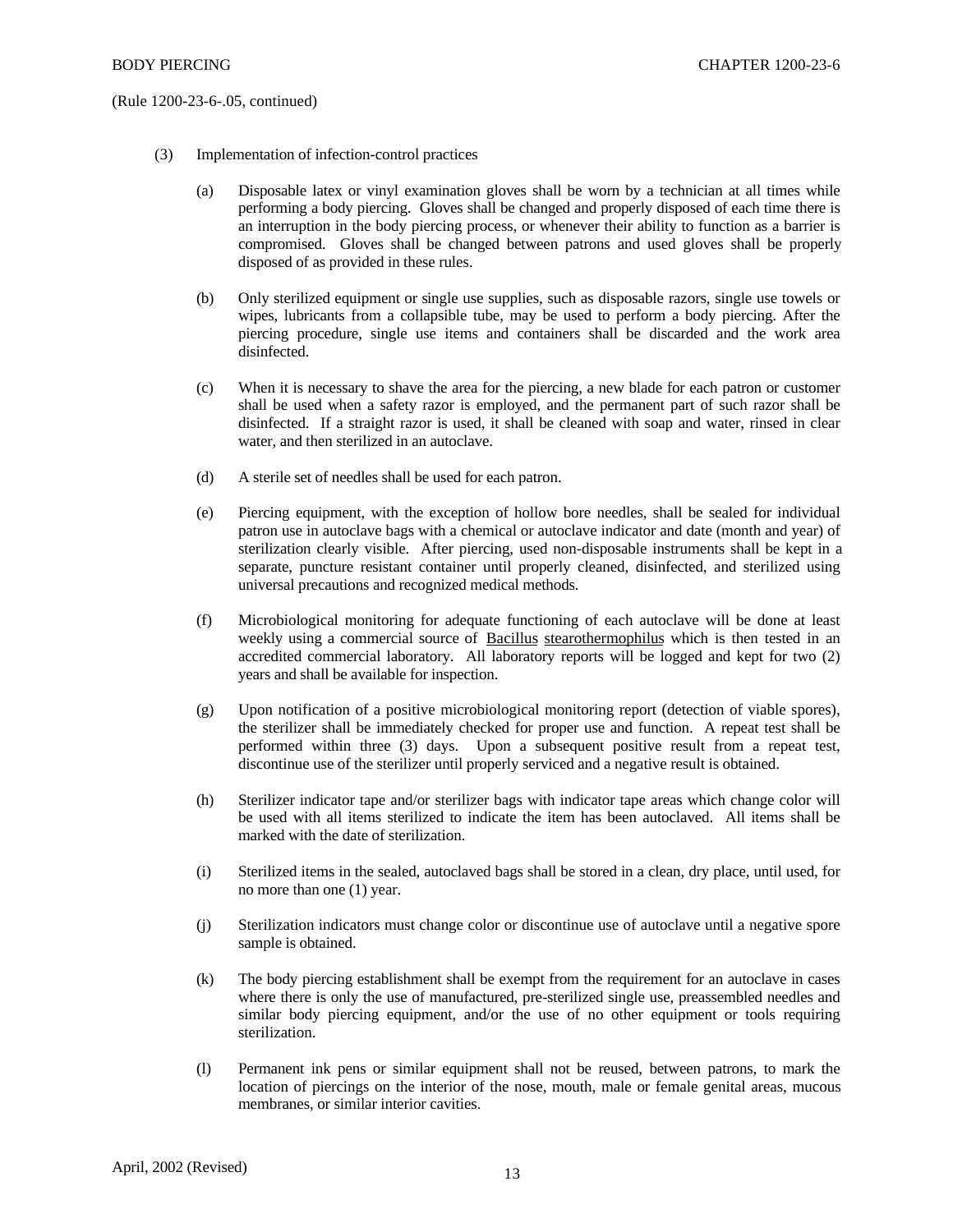- (4) Body Piercing Minimum Standards
	- (a) Prior to piercing the area to be pierced, or if the area does not need to be shaved, the piercing site shall be cleaned with soap and water, rinsed with clean water, and germicidal solution applied or wiped with alcohol in a sanitary manner before beginning the procedure.
	- (b) Single-use towels or gauze shall be used in preparing the piercing site and shall be disposed of after use on each patron or customer.
	- (c) Records showing the date of the patron's visit, printed name, signature, address, and age, piercing location on the body, and piercing technician's name shall be kept on the establishment premises for a minimum of two (2) years.
	- (d) After each piercing, written instructions shall be given to each patron or customer on the care of the skin of the pierced site to prevent infection. A copy of these instructions shall be posted in a conspicuous place in the establishment, clearly visible to the customer or patron being pierced. These instructions shall include, but are not limited to, bandaging, cleaning, sun exposure, scratching, and wearing of clothing over or around the pierced site.

*Authority: T.C.A. §§4-5-202 and 62-38-101 et seq. Administrative History: Original rule filed January 28, 2002; effective April 13, 2002.*

# **1200-23-6-.06 ESTABLISHMENT PERMITTING AND INSPECTION SYSTEM**

- (1) Application Procedures
	- (a) Any person planning to operate a body piercing establishment shall obtain a written application for a permit on a form provided by the Commissioner prior to operation. A new or initial application is required for body piercing establishments that have not previously been permitted or for instances when ownership changes.
	- (b) The Commissioner shall issue a body piercing establishment permit:
		- 1. upon receiving a completed application with applicable fees; and
		- 2. after an inspection of the proposed facility reveals that the facility is in compliance with requirements of these rules and law.
- (2) Inspection results Reporting and Scoring
	- (a) The Commissioner shall conduct at least one (1) inspection of a body piercing establishment prior to issuing a permit to perform body piercing services.
	- (b) The Commissioner shall conduct at a minimum, an annual inspection, prior to issuing a renewal permit to operate a body piercing establishment.
	- (c) The Commissioner may inspect a body piercing establishment at any time the Commissioner deems necessary and shall be given access to the premises and to all records deemed relevant by the Commissioner for the inspection.
	- (d) Inspection results for body piercing establishments shall be recorded on standard departmental forms which summarize the requirements of the law and rules and regulations.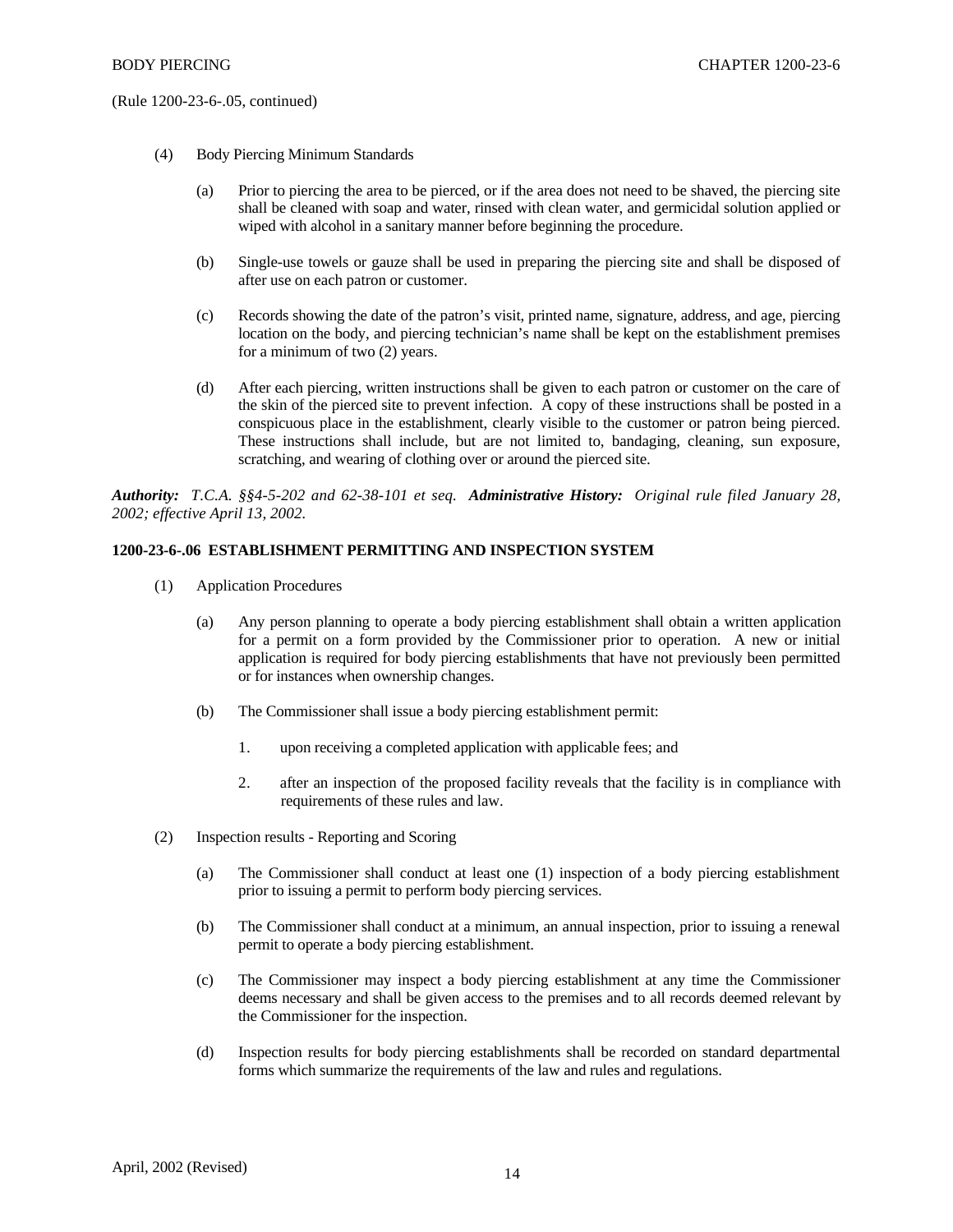- (e) The scoring system shall include a weighted point value for each requirement in which critical items are assigned values of either four (4) or five (5) points, with less critical items having assigned values of either one (1) or two (2) points.
- (f) The rating score of the facilities shall be the total of the weighted point values for all violations subtracted from one hundred (100).
- (3) Critical violations shall include the following:
	- (a) autoclave does not meet minimum time, pressure or temperature requirements;
	- (b) lack of a weekly negative spore or microbiological monitoring test for quality control;
	- (c) nondisposable tubes and needles are not sterilized or were sterilized greater than one (1) year ago;
	- (d) work room is not equipped or stocked as required;
	- (e) reuse of single use articles;
	- (f) sterile instruments are not properly handled;
	- (g) reusable instruments are not handled properly;
	- (h) employees with infectious lesions on hands not restricted from body piercing;
	- (i) employees not practicing proper cleanliness and good hygiene practices;
	- (j) water supply not approved, hot and cold running water under pressure not available;
	- (k) approved sewage and liquid waste disposal not available;
	- (l) cross connection allowing back-siphonage present in plumbing system;
	- (m) toilet and hand washing facilities not available for employees;
	- (n) insect and rodent evidence, harborage, or outer opening present; and
	- (o) toxic items not properly stored, labeled, or used.
- (4) Violation Correction
	- (a) The inspection report shall state that failure to comply with any time limits specified by the Commissioner for correction may result in cessation of operation. All critical and minor violations shall be corrected within seven (7) and fourteen (14) calendar days, respectively.
	- (b) Review of a citation of a violation of a minor item may be sought, upon submission of a written request to the Director of General Environmental Health which must be received within ten (10) calendar days following the date of the inspection report. If the tenth  $(10<sup>th</sup>)$  day falls on a weekend or state holiday, the first work day following shall be treated as the tenth  $(10<sup>th</sup>)$  day. The request for review shall identify the non-critical item(s) for which review is sought. The final determination shall be made by the Director or the Director's Designee in writing and within a reasonable time after receipt of the request for a review.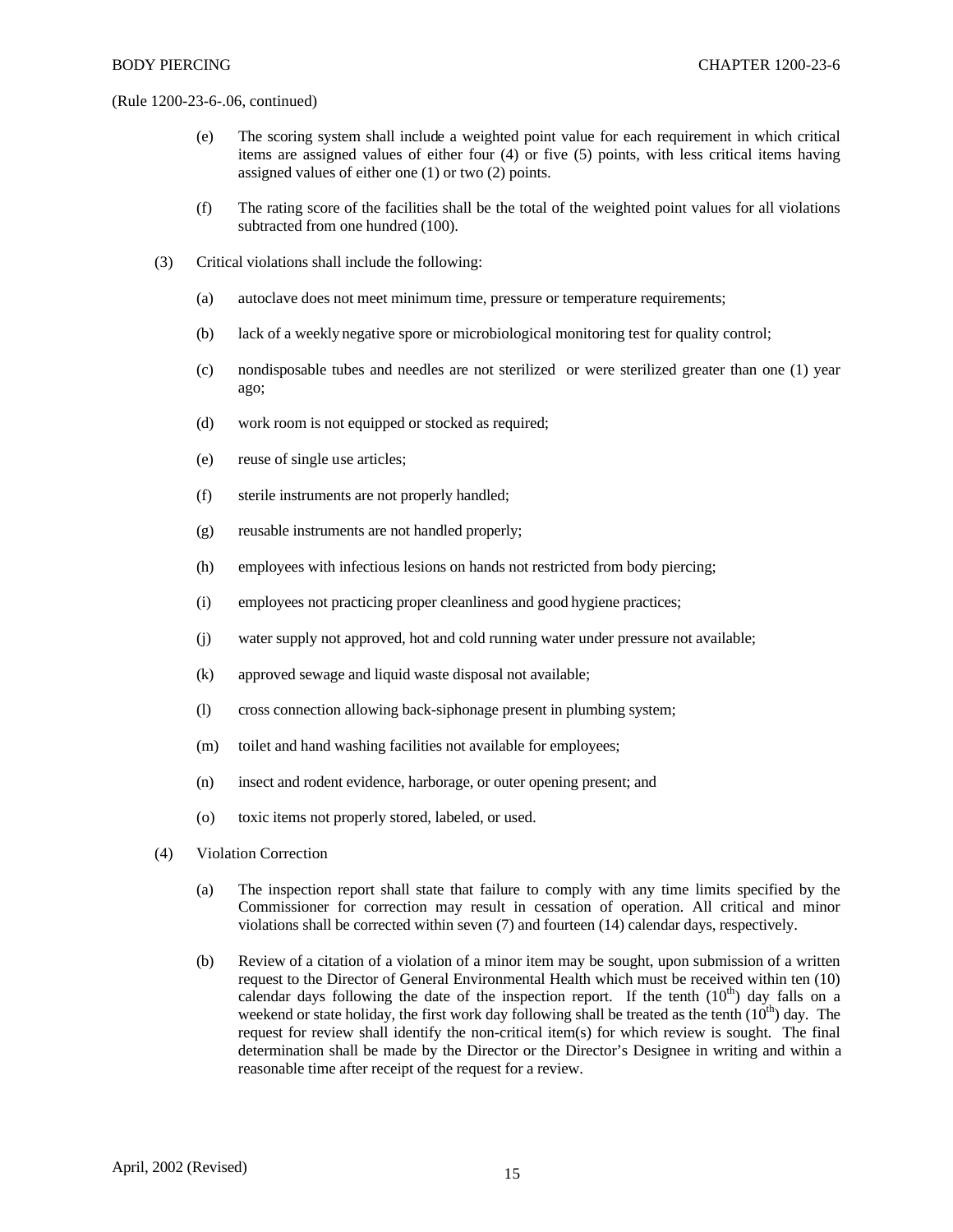- (c) The citation of a violation of a critical item may also be reviewed upon the receipt of a written request submitted to the Director of General Environmental Health within ten (10) calendar days following the date of the inspection report. If the tenth  $(10<sup>th</sup>)$  day falls on a weekend or state holiday, the first work day following shall be treated as the tenth  $(10<sup>th</sup>)$  day. The request for review shall identify the critical item(s) for which review is being sought. The decision of the Director or the Director's Designee shall be final and made in writing within a reasonable time after receipt of the request for a review.
- (d) Upon declaration of an imminent health hazard by the Local Health Officer, the Local Health Officer shall issue an order requiring the facility to immediately cease operations until authorized to reopen following notice and opportunity for a hearing as provided in T.C.A.68-2-608.
- (e) In the case of temporary body piercing establishments, all violations shall be corrected within twenty-four (24) hours. If violations are not corrected within twenty-four (24) hours, the establishment shall immediately cease operation until authorized to resume by the Local Health Officer. Upon declaration of an imminent health hazard by the Local Health Officer, the Local Health Officer shall issue an order requiring the facility to immediately cease operations until authorized to reopen following notice and opportunity for a hearing as provided in T.C.A. 68-2- 608.
- (f) In the event of an order of cessation of operation, a request for a hearing may be made in writing to the Commissioner. The request must be received within ten (10) calendar days of issuance of the order. A hearing shall be afforded, if requested, as promptly as is reasonable under the circumstances.
- (5) Permit Suspension or Revocation
	- (a) After providing notice and an opportunity for a hearing in accordance with the Uniform Administrative Procedures Act (T.C.A. 4-5-301 et seq.), the Commissioner may suspend or revoke a permit for violation of requirements of this part or for interference with the Commissioner's authorized representative in the performance of their duty. The violation of three (3) or more critical items within a twelve (12) month period may result in revocation of the body piercing establishment permit.
- (6) License Suspension or Revocation
	- (a) After providing notice and an opportunity for a hearing in accordance with the Uniform Administrative Procedures Act (T.C.A. 4-5-301 et seq.), the Commissioner may suspend or revoke a body piercing technician's license for violation of requirements of this part or for interference with the Commissioner's duly authorized representative in the performance of their duty.
- (7) When a body piercing technician's license is revoked by the Commissioner, a new license may be issued upon compliance with all requirements of the order of revocation, and upon meeting all requirements for a new license and the submission of a new application with applicable fees.
- (8) Whenever an establishment is required under these rules to cease operations, it shall not resume operations until it is shown on re-inspection that conditions responsible for the order to cease operations no longer exist. The Commissioner shall offer an opportunity for re-inspection within a reasonable time.

*Authority: T.C.A. §§4-5-202, 4-5-301, 62-38-301 et seq., 68-2-608, and 68-2-609. Administrative History: Original rule filed January 28, 2002; effective April 13, 2002.*

# **1200-23-6-.07 BODY PIERCING TECHNICIAN LICENSING**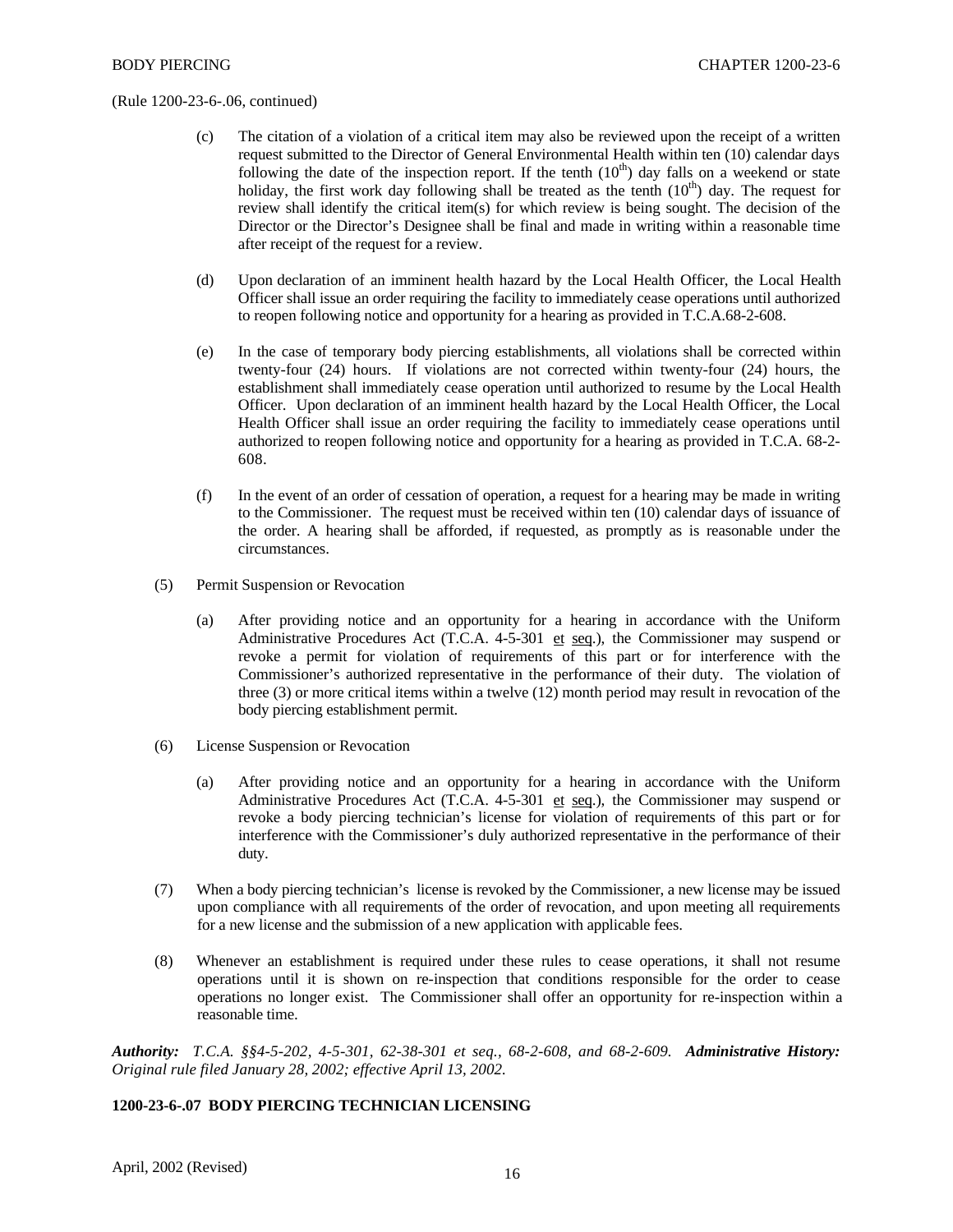- (1) Body Piercing Technician
	- (a) On and after January 1, 2002, no person shall perform a body piercing procedure without being licensed as a body piercing technician.
	- (b) Any applicant for a body piercing technician's license who was not in business in Tennessee or operating in Tennessee prior to January 1, 2002, shall be required to apprentice or train in the profession of body piercing as set out at 1200-23-6-.07(1)(e).
	- (c) In order to obtain a Tennessee license, out-of-state body piercing technicians must show proof of at least two(2) years experience as a professional body piercing technician in another state.
	- (d) For purposes of the above subparagraphs (b) and (c), proof of business or experience may be a copy of a business license, another state's technician's license, tax records, or other similar city, county, state, or federal documents which show the prospective applicant as having been in business or operation. The Commissioner shall have final approval on any and all forms of documentation submitted as evidence or proof.
	- (e) Any individual not meeting the requirements set out at  $1200-23-6-07(1)(b)-(d)$  above shall be required to apprentice or train in the profession of body piercing. Such training shall be for a minimum of one (1) year under a currently licensed body piercing technician. The apprentice training shall be evidenced by a notarized statement from the licensed body piercing technician performing such training.
- (2) Each applicant for a body piercing establishment permit (i.e., the body piercing operator) and/or for a body piercing technician license shall undergo a training program before receiving a permit or license. In addition, the body piercing operator must ensure that each apprentice technician shall undergo a training program before beginning apprenticeship. The training shall include at least one of the following:
	- (a) the Alliance of Professional Tattooist course in sterilization;
	- (b) a course approved by the Commissioner in methods and techniques for the proper sterilization of instruments and materials used in body; or
	- (c) present acceptable evidence of having satisfactorily completed an approved course of instruction in sterilization techniques for bloodborne pathogens and methods through a college medical sterilization course.
- (3) Each applicant for a body piercing establishment permit (i.e., the body piercing operator) and/or for a body piercing technician's license shall be required to take and pass an examination concerning bloodborne pathogens, sterilization techniques and the provisions of T.C.A. Title 62, Chapter 38 before a permit or license shall be issued. In addition, the body piercing operator must ensure that each apprentice technician takes and passes the examination before beginning apprenticeship. Such examination shall be either a written exam prescribed by the Commissioner or documentation of a similar exam given with a course as required in 1200-23-6-.07(2) and approved by the Commissioner.
- (4) The body piercing technician license shall be issued upon proof that the applicant:
	- (a) met the requirements of  $1200-23-6-.07(1)$ ;
	- (b) attended a course and passed a written examination, as specified in 1200-23-6-.07(2) and 1200- 23-6-.07(3); and
	- (c) submitted an approved application with the appropriate fee.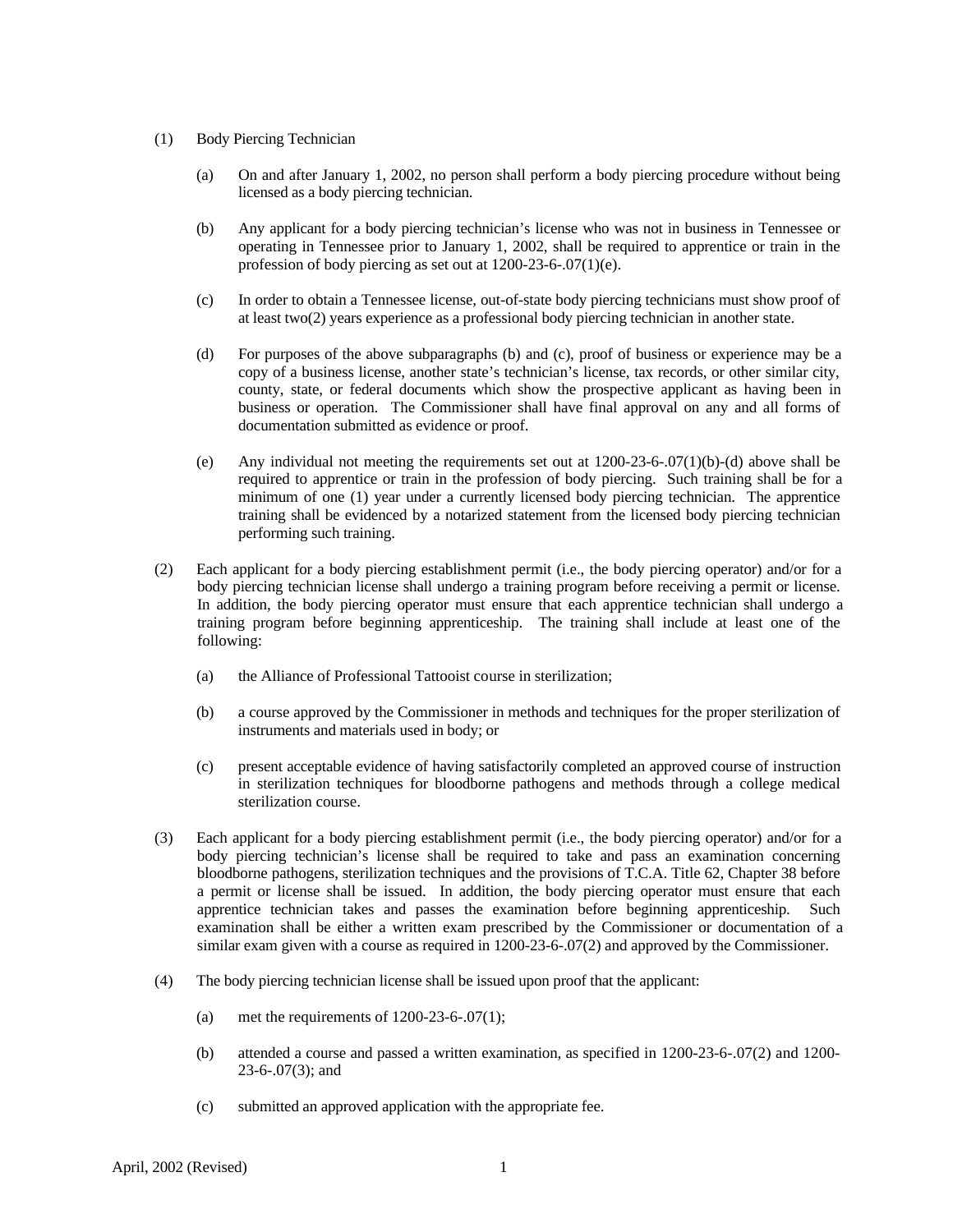*Authority: T.C.A. §§4-5-202 and 62-38-101 et seq. Administrative History: Original rule filed January 28, 2002; effective April 13, 2002.*

## **1200-23-6-.08 LICENSE AND PERMIT FEES**

- (1) License Fees
	- (a) A body piercing technician shall be assessed an initial licensing fee and a renewal licensing fee of one hundred forty dollars (\$140.00) each. Renewal fee is due on or before January 1 of each year.
	- (b) A late penalty fee of one-half the fee amount shall be assessed on all (1) renewal technician license applications postmarked after January 31st of each permitting year or (2) a fee received more than thirty (30) days from the date of new application.
	- (c) A temporary body piercing technician shall pay a temporary license fee of fifty dollars (\$50.00).
- (2) Permit Fees
	- (a) A body piercing establishment shall be assessed an initial fee and a renewal permit fee of seventy dollars (\$70.00) each. Renewal fee is due on or before January 1 of each year.
	- (b) A temporary body piercing establishment shall be assessed a temporary permit fee of fifty dollars (\$50.00).
	- (c) A late penalty fee of one-half the fee amount shall be assessed on all (1) renewal establishment permit applications postmarked after January 31st of each permitting year or (2) a fee received more than thirty (30) days from the date of any change in ownership or new application.
- (3) A new or initial application for a permit is required for body piercing establishments that have not previously been permitted or for instances when ownership changes. A permit is not transferable.
- (4) For the purposes of determining whether there has been a change of ownership of a body piercing establishment in instances of corporate ownership, the following will constitute a change of ownership:
	- (a) A change of ownership of the body piercing establishment by a corporation (e.g., Corporation A sells its body piercing establishment to Corporation B), or
	- (b) A change of ownership of a corporation which owns a body piercing establishment.
	- (c) However, if there is no change in the federal tax identification number applicable to the corporation which owns the body piercing establishment, there is no change or ownership for permit purposes.
- (5) A new or initial application for a license is required for body piercing technicians that have not previously been licensed.

*Authority: T.C.A. §§4-5-202 and 62-38-101 et seq. Administrative History: Original rule filed January 28, 2002; effective April 13, 2002.*

## **1200-23-6-.09 LOSS OF PERMIT OR LICENSE DOCUMENT**